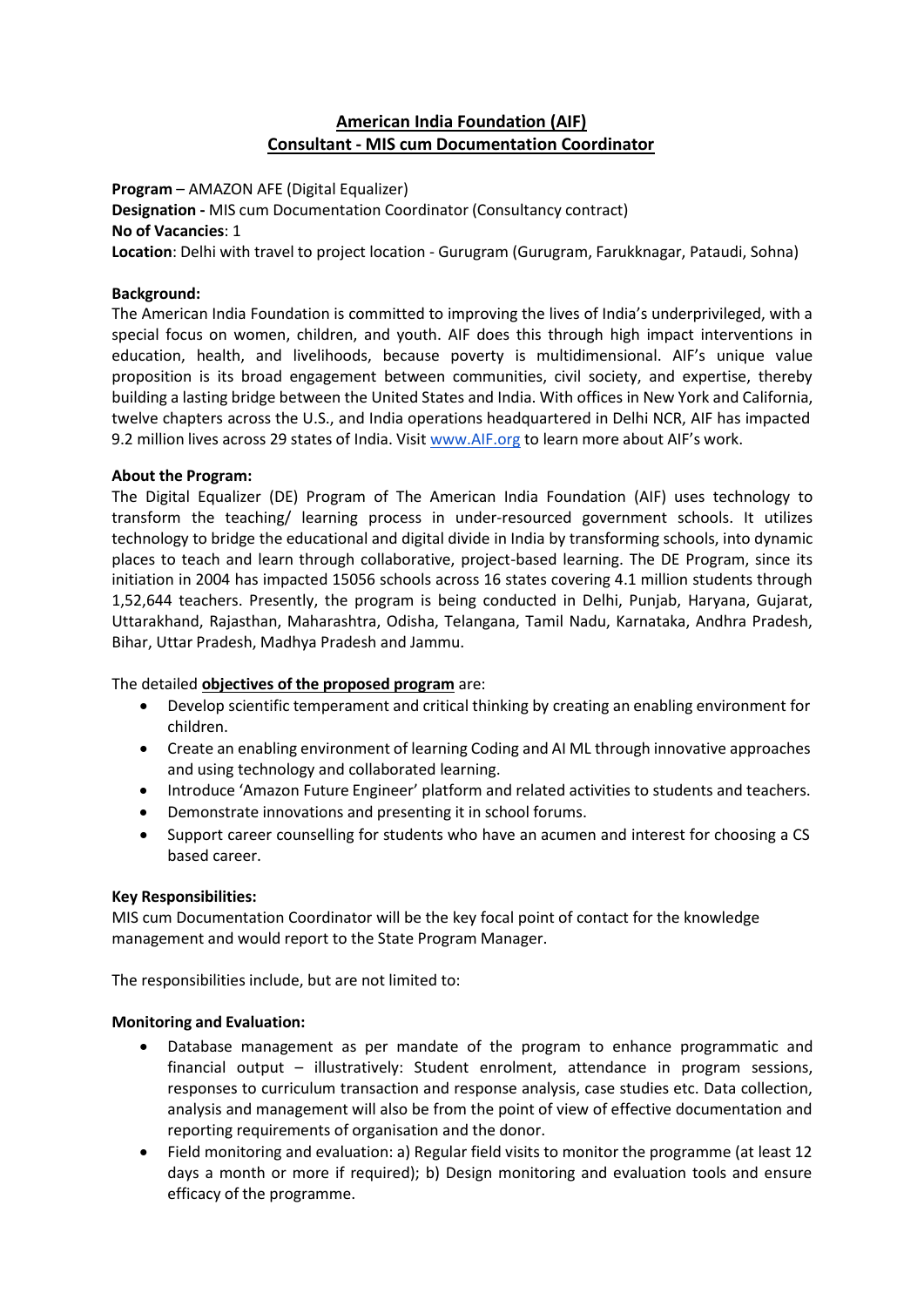• Ensure programme implementation as per the MoU, approved budget and timelines.

### **Documentation and Reporting:**

- Prepare weekly, monthly, quarterly and annual team reports as per the mandate of the program/ donor requirement/s.
- Identify and document case studies to share as part of the program reporting.
- Facilitate baseline, midterm and end term evaluation in coordination with MEL team/ donor team.
- Ensure reporting timelines of organisation and donor.
- Any other reports required by the SPM/ program team of DE/ Donor.

#### **Financial Management:**

- To support budget exercises as per the program requirements and donor reporting.
- Support documentation of monthly finance settlements along with District Coordinator and SPM.
- To maintain programme expenses and keep all analysis ready as per reporting requirements of organisation and donor.

## **Capacity Enhancement:**

- Support/ facilitate/ conduct training sessions for data management for the team and relevant stakeholders.
- Work on enhancing his/her academic and other capabilities by taking part in organization driven initiatives as well making her/his own efforts, so that programme gets delivered in best possible manner.

#### **Others:**

- Maintain professional integrity and ethical conduct of working at all times.
- Ensure alignment with organisational policies.
- Ensure completion of any other organisational work assigned by SPM.

#### **Qualifications and Experience:**

Post-graduation; MCA with experience in large scale edtech/ education/ development program – MIS and Documentation.

#### **Skills and Competencies:**

- Proficiency in LMS tools, MS Office, (MS Excel) and statistical tools is a must.
- Possesses a variety of skills knowledge / program management, multi-tasking, time management, flexibility, and adaptability.
- Excellent communication skills in English and Hindi both written and verbal; similar proficiency in Haryanvi will be a preference.
- Excellent Analytical skills and problem solver.
- Ability to work in the field, with communities, and in multi-stakeholder processes.
- Readiness to travel and commit to demanding program requirements.
- Responds positively to feedback and respects diverse point of views.
- Excellent team player and works independently with the ability to take on additional tasks.
- Ability to work in demanding situations.

**Reporting**: The position will report to the State Program Manager of respective states.

**Other**: Salary commensurate with experience. Initially, the contract shall be issued till March 2022, which shall be renewed yearly thereafter, on the basis of performance.